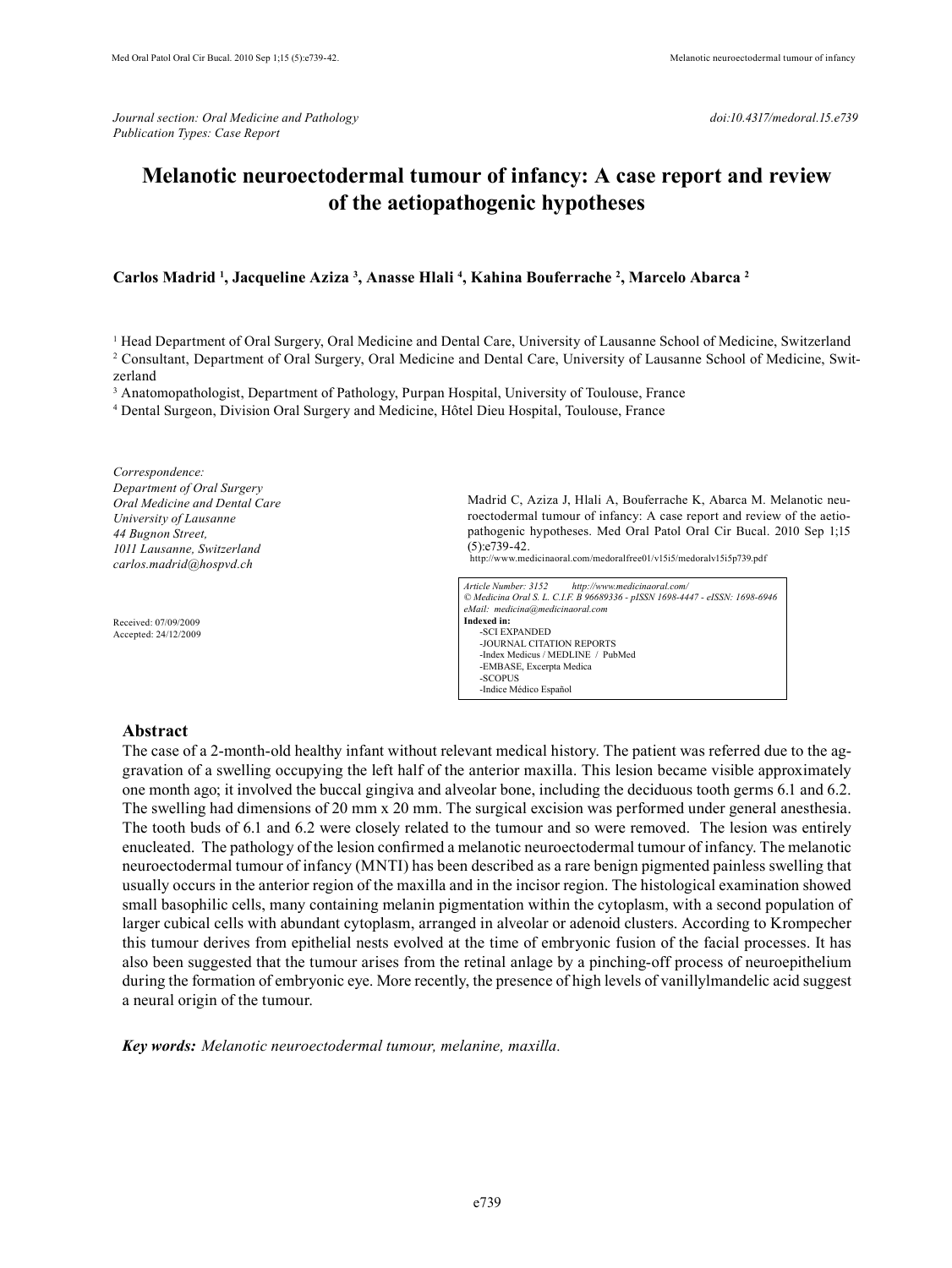## **Introduction**

The melanotic neuroectodermal tumor of infancy is a rare clinical entity, non ulcerative fast-growing tumefaction, located in the head and neck of children younger than 1 year. It's a pigmented tumor, although the pigmentation cannot always be observed through the covering tissues. The terminological variations undergone by this entity with 23 different denominations reported illustrates the uncertainties about its histogenesis. For some time, it was topographically related to the teeth in the vicinity of which it develops during the first year of life: it was then known under the term of melanotic adamantinoma.

The term of "retinal anlage tumour" was proposed by reference to the assumption of a haemartomatous tumour of retinal origin (1). In 1966, Borello and Gorlin reported a case characterised by a high urinary excretion of vanillylmandelic acid classically found in a phaeochromocytoma as well as in other neuroectoblastic tumours (retinoblastoma, ganglioneuroblastoma, neuroblastoma) suggesting a neuroectodermal origin for this lesion (2). Based on this, the proposed term of neuroectodermal melanotic tumour of infancy was currently retained by the WHO.

### **Case Report**

The patient, a 2-month old infant, with no relevant medical history, was referred due to the aggravation of a swelling occupying the left half of the anterior maxilla. The parents complained about the increasing problems their child was having while eating. This lesion became visible approximately one month ago; it involved the buccal gingiva and alveolar bone, including the deciduous tooth germs 6.1 and 6.2. The swelling had dimensions of 20 mm x 20 mm. The intra-oral examination showed a round mass, of bluish colour, covered by the mucous membrane. The lesion was pedunculated (Fig. 1). The mass was resilient and painless. The CT Scan (Fig. 2) showed a cystic-shaped lacuna developed within the anterior maxilla, with well demarcated limits, expanding to the buccal cortex without perforation.

The contents of the lesion had the same density as the surrounding soft tissues. The lesion was pushing the sourrounding dental germs in a palatal direction, except for the tooth 6.1, which was included in the lacuna. No other maxillofacial localizations of the tumour were observed in this infant.

The surgical excision was performed under general anesthesia. The tooth buds of 6.1 and 6.2 were closely related to the tumour and so were removed. The lesion was entirely enucleated. A second curettage was performed to eliminate in particular a dark coloured area of bone around the tooth bud of 6.3. The patient's recovery was uneventful. There were no post-operative complications and no clinical recurrence (Fig. 3).



**Fig. 1.** Clinical view of the tumour.



**Fig. 2.** CT Scan of the maxillary bone.



**Fig. 3.** Healing after one month.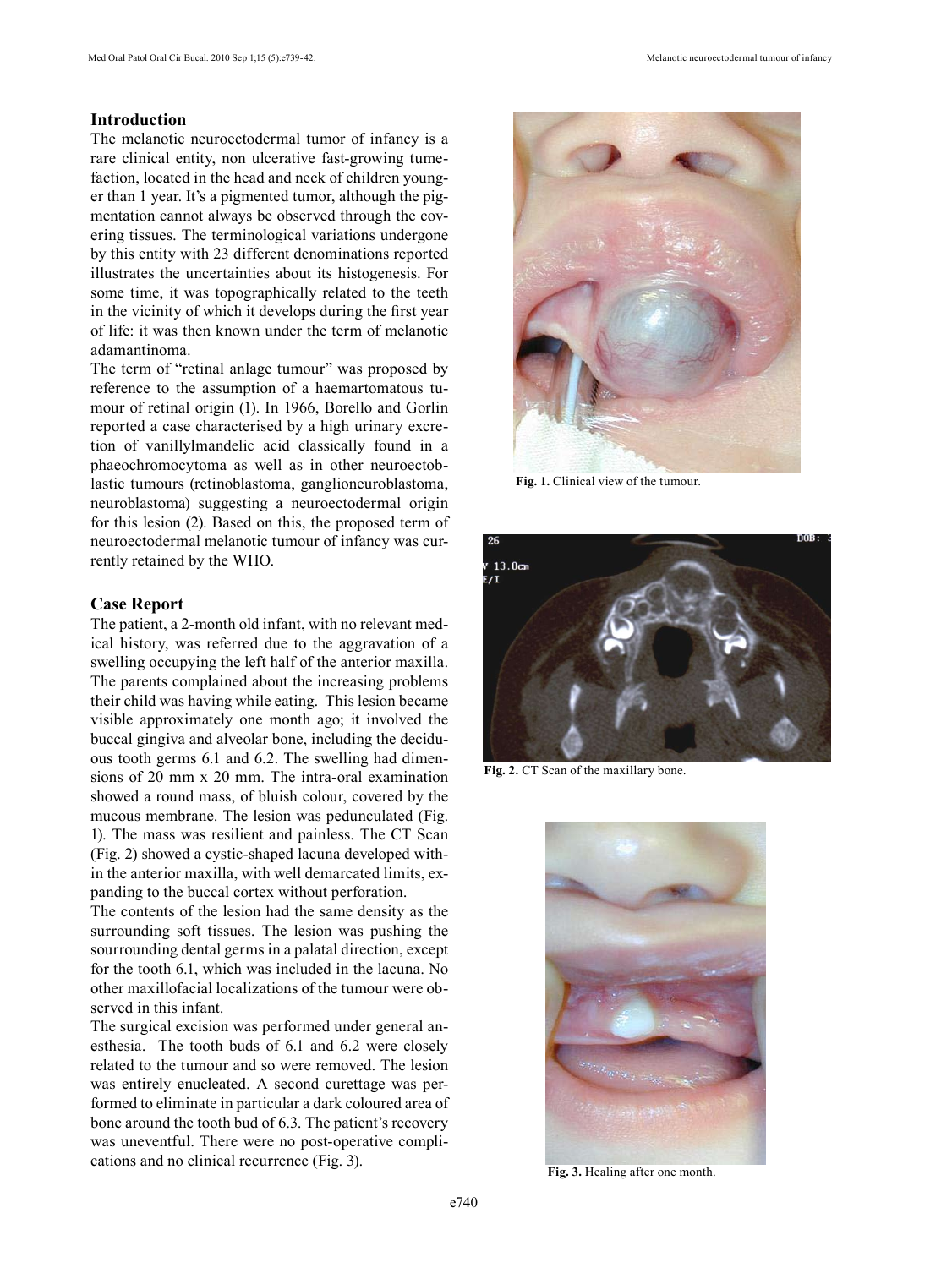The pathology of the lesion confirmed a melanotic neuroectodermal tumour of infancy (MNTI). The tumour was formed by two cellular types arranged in a rich connective-fibrous stroma. In one respect, there were epithelial-like cells, arranged in small islands, outlining acinous or glandular structures. These large cells showed a finely rounded nucleolus core and had an abundant cytoplasm rich in melanotic pigments. In another respect, there were, less differentiated neuroblastlike cells, resembling those observed in neuroblastomas, with a round hyperchromatic core, and a poorly visible cytoplasm. This second cell population was generally grouped in independent, but not very cohesive, small islands or occasionally arranged in bunches, and surrounded by pigmented epithelioid cells. There were cellular crushing features as in neuroendocrine tumours. The cytonuclear anomalies were discrete and there were no mitosis. An immunohistochemical study was also conducted to specify the immunophenotypic profile. Because of the strong-pigmentation of the lesion, the alkaline phosphatase technique was used.

### **Discussion**

This lesion is rare; no more than 365 cases were reported in the literature till October 2008 (3). The MNTI has no gender predilection and affects generally infants between 3 to 6 months: 43% of the cases of Cutler and co-workers, and 77% of the patiens were younger than 6 months in the serie of Kruse-Lösler et al. (4). Some cases have been reported in adults (5). Gender preference is still a matter of debate: the mayority of the publications report no difference, although Kruse-Lösler et al. reports an higer prevalence of the lesion in men (male/female: 1.48). In more than 90% of the cases the lesion is localized in the maxilla. Other common localizations are: the skull, the mandible and the brain, but cases in the epididymis, the mediastinum, and the foot have also been reported (4). This lesion is regarded as benign, although it can show locally aggressive behaviour, with gradual invasion of the surrounding bone and the sinuses. Recurrences have been described after surgical excision, and in exceptional cases, metastasis have been discovered (6). The rate of recurrence has been estimated at 15% and the rate of malignant transformation at 6.6% (4).

The recurrences reported could be the consequence of an incomplete remotion of the tumour (3). According the data of the literature, the rate of malignisation has been estimated to be arround 6.5% (4). This rate is much higher than the observed for other melanotic tumours of the skin. However, the risk of malignant transformation might be exagerated in the literatura because malignant cases of MNTI are more suitable for publication than benign ones.

#### *Etiopathogenic hypotheses:*

According to Krompecher, this tumour derives from epithelial islands trapped during the embryonic fusion of the facial buds, but their aggressive behaviour urged him to propose the Latin term of "melanocarcinoma congenitum processus alveolaris". Halpert et al. Suggested later that the tumour arises from the retinal anlage by a process of pinching off of the neuroectoblast eye (1). This receives some support because the cytokeratines 7,8,18 and 19 are expressed by cultures of retinal pigmentary cells by the MNTI (7). The assumption of a pineal origin of the MNTI was advanced on the basis of histomorphological resemblance between this tumour and the tissue organization of the fetal pineal gland (8). Currently, the Borello et al. assumption prevails, based on the regular, although inconstant, significant rise in the rate of urinary excretion of vanillylmandelic acid (VMA) associated to MNTI (2).

VMA is a major urinary catabolite of catecholamines. Its free form found in great quantity is regarded as a marker of the neuroectodermal tumours. The disappearance of high rates of VMA after MNTI surgical removal confirms the neurocristopathic hypothesis (6). Nevertheless, a significant number of cases of MNTI associated with normal levels of VMA appear in the literature. However, a negative rate of VMA should not influence the diagnosis of MNTI, because not all the cells of the neural crest are involved in the metabolism of catecholamines.

The histochemical and ultra structural features of MNTI cells make them very similar to the neural crest cells (9). The large cells with melanin resemble a neuroepithelium, while the small non-pigmented cells resemble immature neuroblasts, or differentiating neuroblasts (10). All the cellular types clearly have ultra structural features specific to the neurogenic cells.

This accumulation of arguments supports the neural crest origin of the MNTI. The discovery of neuroectodermal cells in the areas where the tumour is more often encountered leads the proposition of its origin on the neural crest, the retinal anlage, the pineal anlage or the vomeronasal Jacobson's organ. Actually, taking into account the frequency of MNTI in the jawbones, the neural crest cells destined to the dental lamina should be considered in the first place. A differentiation pathway, under mesenchymal direction, could influence the tumour stroma morphogenesis: by a progressive transition from isolated fusiform cells within common fibroblasts to clusters of large pigmented cells (11).

Finally, MNTI seems to belong to the category of primitive neuroectodermal tumors of infancy which includes neuroblastoma, the peripheral neuroepithelioma [PNET], the malignant thoracopulmonar small round cell tumour, and some examples of Ewing's sarcoma. The relation with this group is confirmed by the isola